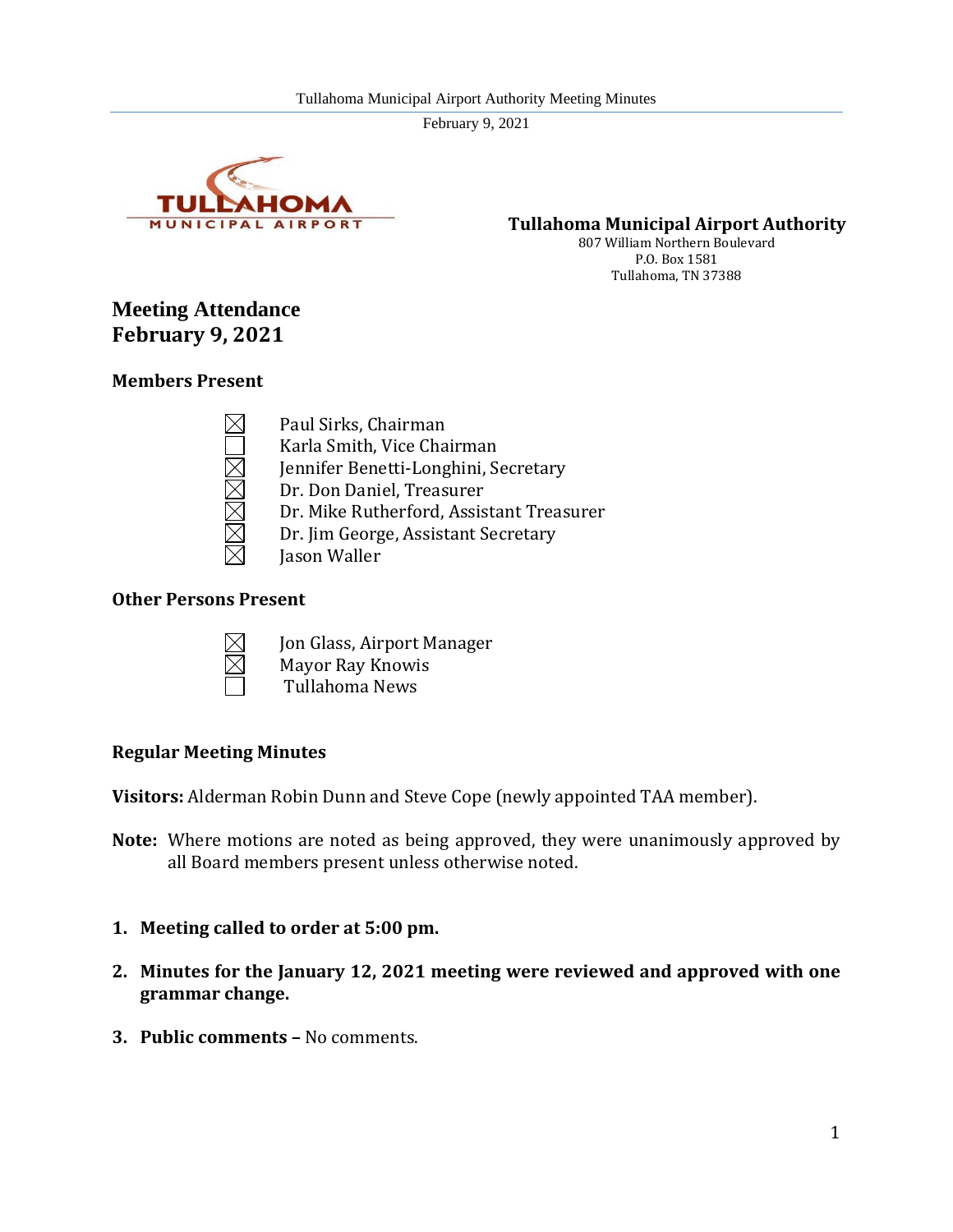**4. Treasurer's report** – Dr. Daniel, Treasurer, provided a high-level view of our financial status. We are sound financially. A print-out of our current financials was made available. Dr. Daniel announced he will have detailed information this coming month.

## **5. Jon Glass presented the below information as the Airport Manager report:**

# *CURRENT PROJECTS*

**Terminal Building** – Terminal building hours are 8:00 am to 5:00 pm until March. **We have changed out and upgraded to led light bulbs in the lobby. Two chairs in the lobby have been replaced.**

**CARES Act –** We will receive \$30,000 that can be spent on just about any Airport items. The Aeronautics Division should send us an application to receive the money any day now. I believe we should spend \$15,000 in this fiscal year and \$15,000 in next fiscal year on items such as part time salaries. Will work with Sue Wilson to track the expanses and spend the money where needed. The grant is being executed by TDOT. We have 2 fuel invoices and cancelled checks to be submitted for reimbursement. The money will be used to cover operational expenses. The \$30,000 reimbursement has been received. Chances are good that this Act will be renewed again later this year for Airports. **Our Airport status has been upgraded from community service to regional Airport. If the CARES Act is renewed we would receive \$60,000 instead of \$30,000. This upgrade in status will correct an error that cost the Airport \$30,000 at the time of the last CARES Act grant.**

**New Hangar Construction** – (**New Business) Motion to approve 80x100 hangar with a 16 foot door. Fox grey exterior with slate trim.**

**TN Airport System Plan and Economic Impact Study** – **This plan is being released. The Executive Summary for the Economic Impact Study is available at [www.tn.gov/tdot/aeronautics.html.](http://www.tn.gov/tdot/aeronautics.html) We have the 2nd highest impact in region 2 behind Chattanooga Airport at \$21,043,000.**

**North Taxiway Overlay** – The TN Aeronautics Commission approved the project at the 6/18/20 meeting. The grant has been signed by us and returned to TDOT for signature. The grant has been executed by TDOT. The scoping meeting was completed in September and the work authorization has been approved. The preliminary design work is scheduled to be reviewed the week of 10/12/20. The design phase will continue until the project is ready to bid in the February time frame. With bids received we will then request the construction grant. Work will involve full depth replacement and the taxiway will be shut for about 3 weeks. The 2nd Engineer grant through the bid phase has been submitted for TDOT approval. We will start the bid phase of the project over the next month. **Advertisements for bid will run on March 28 with a bid opening date of April 16.**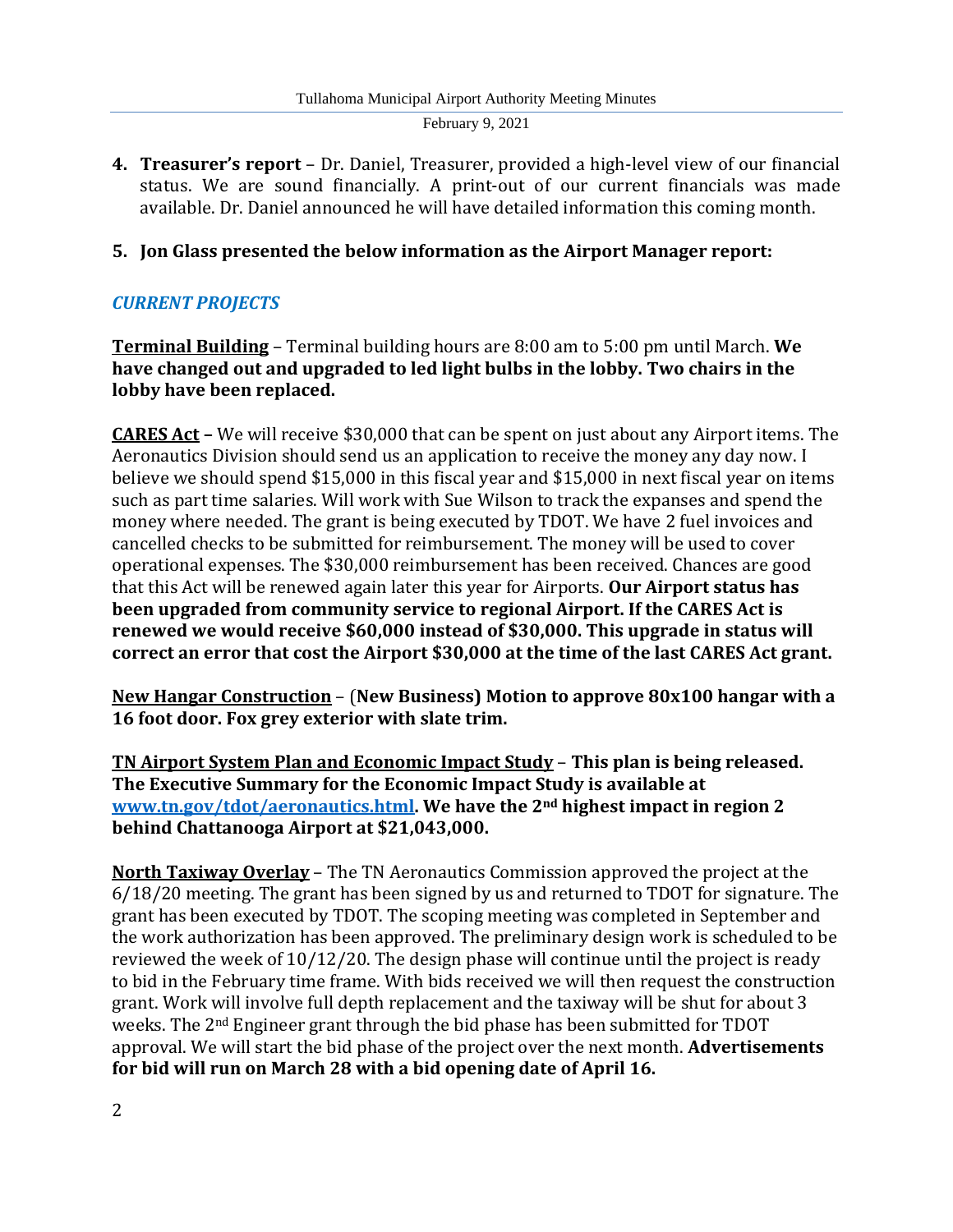# **Airport CIP List**

## **These are the projects that have been ranked by the Board for priority over the next 4 years:**

- 1. Runway 18/36 concrete repair (\$400,000).
- 2. Runway 6/24 crack repair and seal coat (\$375,000).
- 3. New Airfield Electrical vault or VOR building (\$150,000).
- 4. Drainage repairs Undetermined (\$125,000).
- 5. Ramp/Taxiway Concrete Repair (\$500,000).

# **We had our annual meeting on 10/7/20 with TAD and PDC. Item 3 and 4 will be submitted for TAD consideration in 2021.**

**Airport Inspection** – I have requested TAD to complete the Airport inspection earlier this year so any issues can be corrected prior to the AOPA Fly-In. They did the inspection on 6/4/19 and I should have the report in a week. We had no section 1 violations and received our Airport license. Aeronautics Division completed the Airport inspection the last week of July. The section 1 violation involves the runway 24 threshold lighting. An Engineer grant has been submitted to TAD to correct this issue. This project will consist of changing the threshold markings and lighting. It will be an estimated \$90,000 grant with a 5% local share. It is not eligible for the local share to be paid by the CARES Act since it was not on our CIP list. The Engineer grant has been submitted to TDOT for approval. The letter has been submitted to TAD to extend our conditional Airport license until this project is complete. **The Engineering grant has been executed.**

# *FUEL SALES*

Fuel sales for the month of January 2021 were 13,878.43 gallons. This is a 2,326.78 gallonincrease in the 11,551.65 gallons sold in January of 2020. All outstanding fuel invoices have been reimbursed to the City except for the AVGAS and Jet fuel still in the tank.

| January 2021    | <b>AVGAS</b> | <b>AVGAS SS</b> | <b>Total</b> |
|-----------------|--------------|-----------------|--------------|
| <b>Gallons</b>  | 2,403.6      | 1,181.83        | 3.585.43     |
| <b>Flow Fee</b> | \$240.36     | \$118.18        | \$358.54     |
| <b>Pump Fee</b> | \$1,201.80   | \$295.45        | \$1,497.25   |

# **Fuel Sales 1/1/21 to 1/31/21 = 13,878.43**

Fuel Sales 1/1/20 to 1/31/20 = 11,551.65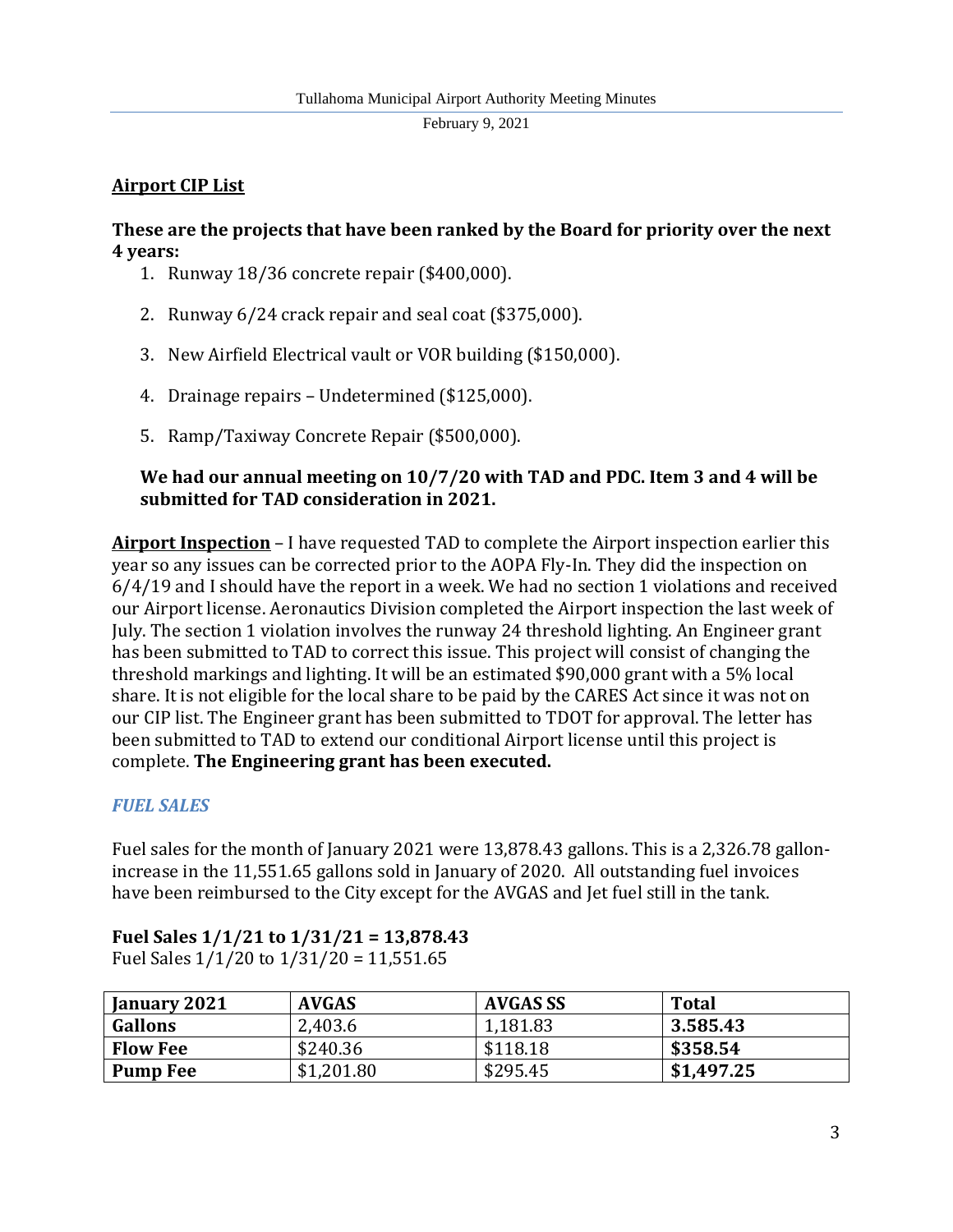| January<br>2021  | <b>Jet Full</b><br>Price | <b>Jet Discount</b> | Total      |
|------------------|--------------------------|---------------------|------------|
| <b>Gallons</b>   | 1,107                    | 9,276               | 10,293     |
| <b>Flow Fee</b>  | \$110.70                 | \$927.60            | \$1,038.30 |
| <b>Truck Fee</b> | \$110.70                 | \$927.60            | \$1,038.30 |
| <b>Pump Fee</b>  | \$1,107.00               | \$6,762.20          | \$7,869.20 |

## Total AVGAS & Jet Gallons = 13,878.43 Total Flow Fee = \$1,396.84 Total Jet Truck Fee = \$1,038.30 Total Pump Fee = \$9,366.45 Total Employment Cost = \$6,145.00 **Jet Truck Fee Minus Rental = +\$188.30 Pump Fee Minus Employment Cost = +\$3,221.45**

#### *FUEL PRICES*

| 2/2/21    | Tullahoma | Shelbyville | Winchester | McMinnville | Maury  | Murfreesboro |
|-----------|-----------|-------------|------------|-------------|--------|--------------|
|           |           |             |            |             | County |              |
| AVGAS     | \$3.95    | \$3.75      |            | \$3.69      | \$4.18 | \$4.12       |
| SS        |           |             |            |             |        |              |
| AVGAS     | \$4.20    | \$3.95      | \$3.63     |             | \$4.39 | \$4.32       |
| <b>FS</b> |           |             |            |             |        |              |
| Jet       | \$3.55    | \$3.39      | \$3.68     | \$3.15      | \$3.60 | \$3.28       |

Airports within 50 miles of Tullahoma Average AVGAS price - \$4.45 Average Jet price - \$3.81

# **The buy price on AVGAS has risen 54 cents since 11/2/20.**

### *AIRPORT FUEL SALES*

| <b>DATE</b>  | <b>FUEL SOLD</b> |
|--------------|------------------|
|              | (gallons)        |
| January 2021 | 13,878.43        |
| January 2020 | 11,551.65        |
| January 2019 | 17,585.9         |
| January 2018 | 6,959.69         |
| January 2017 | 11,028.61        |
| January 2016 | 9.941.11         |

### *ANNUAL FUEL SALES (Gallons)*

| 2020 | 212,645.23 |
|------|------------|
| 2019 | 255,545.34 |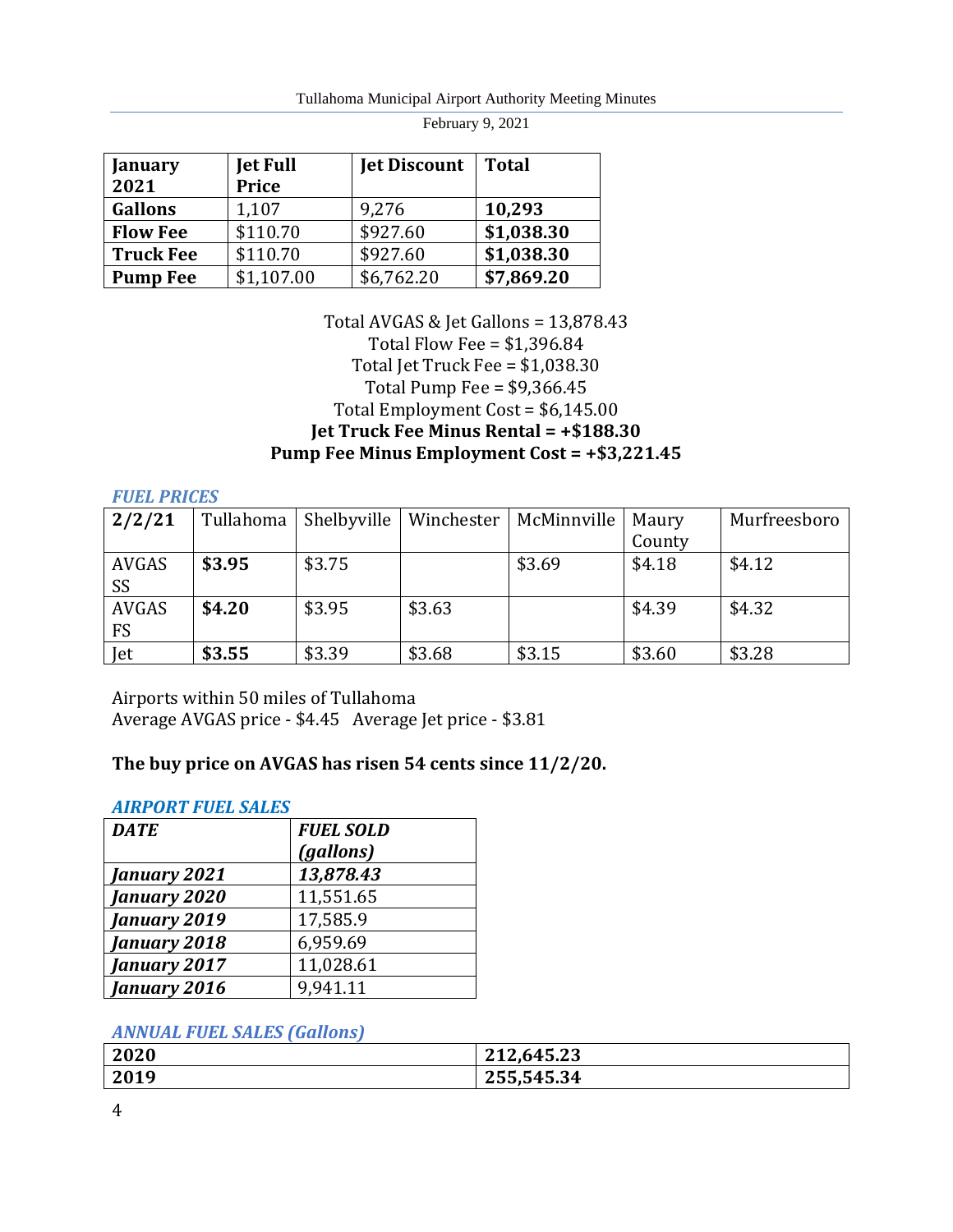| 2018 | 234,691.04 |
|------|------------|
| 2017 | 192,043.95 |
| 2016 | 219,458.44 |

## *MAINTENANCE/NAVAID PROBLEMS*

**Fuel Tanks** – No problems or outages for January 2021.

**VOR** – FAA has sent out notices regarding the decommissioning of the VOR. **AWOS** – No problems or outages for December 2020. **Working on changing the Tullahoma pronunciation. It is scheduled to be changed in late January or early February. Veeder Root Fuel System** – No problems or outages for January 2021. **RUNWAY AND TAXIWAY LIGHTS** – No problems or outages for January 2021. **We have ordered 3 LED upgrade kits for airfield signs that are not working.**

**REILS AND PAPI** – No problems or outages for January 2021.

*HANGAR RENT/INSURANCE* **OVERDUE RENT** –

**EXPIRED INSURANCE CERTIFICATE** – None **OTHER** – None *AIRPORT MARKETING/PRESENTATIONS* – None

- **6. Old Business:**
	- A. **North Hangar Improvements –** Bill Stuart plans to complete the work by March 1.

## **7. New Business**

- **A. Curl Hangar approval –** A motion was made and approved on the dimensions and color of the proposed hangar.
- **B. Skydiver request –** The Skydivers requested permission to place a camera on the North hangar for a youtube video channel. Action was deferred until they can provide more information.
- **C. Rock Creek –** Alderman Robin Dunn briefed Board members on Rock Creek on the East side of the Airport. She is working on obtaining grants from TVA and TDEC to restore the creek. Eventual plans call for a walk way along the creek.
- **D. Other New Business –** Chairman Sirks reported that he and Jennifer Benetti-Longhini had been reappointed to 5 - year terms. He thanked Jason Waller for his service to the Airport Authority. Mike Leigh and Steve Cope applied to the Board of Mayor and Aldermen to serve on the Airport Authority and they selected Mr. Cope.